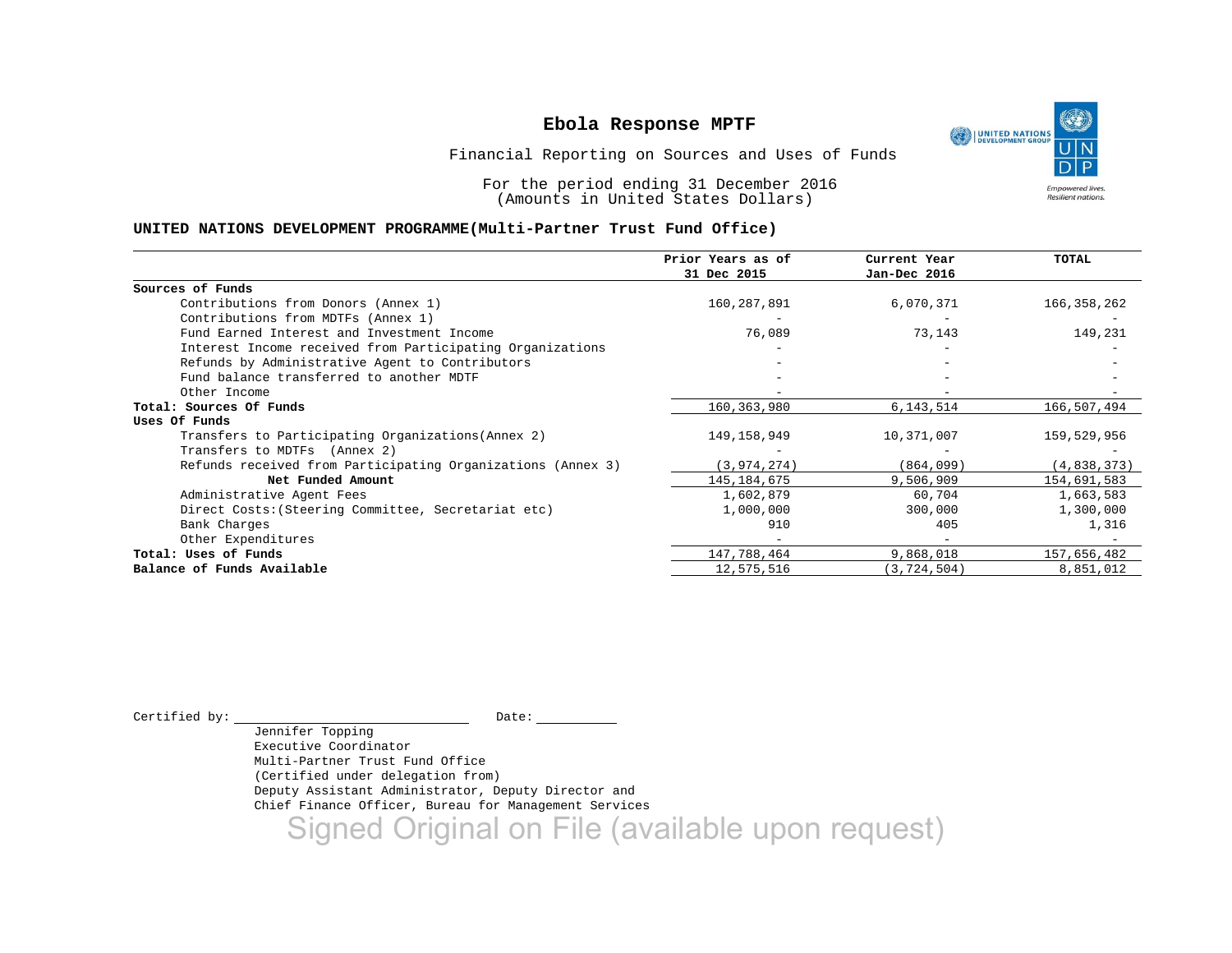۹ UNITED NATIONS **Empowered lives** Resilient nations.

### Financial Reporting on Sources and Uses of Funds

For the period ending 31 December 2016 (Amounts in United States Dollars)

### **UNITED NATIONS DEVELOPMENT PROGRAMME(Multi-Partner Trust Fund Office)**

#### **Annex - 1: Contributions**

|                                       | Prior Years as of | Current Year  | <b>TOTAL</b> |
|---------------------------------------|-------------------|---------------|--------------|
|                                       | 31 Dec 2015       | Jan-Dec 2016  |              |
| From Contributors                     |                   |               |              |
| GOVERNMENT OF AUSTRALIA               | 8,755,000         |               | 8,755,000    |
| GOVERNMENT OF BELGIUM                 | 4,545,028         | 4,400,000     | 8,945,028    |
| GOVERNMENT OF BOLIVIA                 | 1,000,000         |               | 1,000,000    |
| GOVERNMENT OF BRAZIL                  | 602,845           |               | 602,845      |
| GOVERNMENT OF CANADA                  | 7,154,056         |               | 7,154,056    |
| GOVERNMENT OF CHILE                   | 300,000           |               | 300,000      |
| GOVERNMENT OF CHINA                   | 11,000,000        |               | 11,000,000   |
| GOVERNMENT OF COLOMBIA                | 100,000           |               | 100,000      |
| GOVERNMENT OF CYPRUS                  | 6,350             |               | 6,350        |
| GOVERNMENT OF CZECH REPUBLIC          | 205,052           |               | 205,052      |
| GOVERNMENT OF DENMARK                 | 5,042,695         |               | 5,042,695    |
| GOVERNMENT OF ESTONIA, REPUBLI        | 50,216            |               | 50,216       |
| GOVERNMENT OF FINLAND                 | 8,824,590         |               | 8,824,590    |
| GOVERNMENT OF GEORGIA, REPUBLI        | 25,000            |               | 25,000       |
| GOVERNMENT OF GERMANY                 | 11,606,933        |               | 11,606,933   |
| GOVERNMENT OF GUYANA                  | 50,363            |               | 50,363       |
| GOVERNMENT OF INDIA                   | 10,000,000        |               | 10,000,000   |
| GOVERNMENT OF ISRAEL                  | 8,750,000         |               | 8,750,000    |
| GOVERNMENT OF JAPAN                   | 5,940,000         |               | 5,940,000    |
| GOVERNMENT OF KAZAKHSTAN              | 50,000            |               | 50,000       |
| GOVERNMENT OF LATVIA, REPUBLIC        | 48,876            |               | 48,876       |
| GOVERNMENT OF LUXEMBOURG              | 902,060           |               | 902,060      |
| GOVERNMENT OF MALAYSIA                | 100,000           |               | 100,000      |
| GOVERNMENT OF MALTA                   | 62,295            |               | 62,295       |
| GOVERNMENT OF MAURITIUS               | 20,000            |               | 20,000       |
| GOVERNMENT OF NEW ZEALAND             | 1,169,400         |               | 1,169,400    |
| GOVERNMENT OF NORWAY                  | 2,061,147         |               | 2,061,147    |
| GOVERNMENT OF PERU                    | 48,479            |               | 48,479       |
| <b>GOVERNMENT OF PHILIPPINES</b>      | 2,041,742         |               | 2,041,742    |
| GOVERNMENT OF PORTUGAL                | 30,293            |               | 30,293       |
| GOVERNMENT OF REPUBLIC OF KORE        | 10,000,000        |               | 10,000,000   |
| GOVERNMENT OF ROMANIA                 | 40,000            |               | 40,000       |
| GOVERNMENT OF RUSSIAN FEDERATI        | 1,000,000         |               | 1,000,000    |
| Cianod Original on File (ovailable un |                   | <b>KANLIA</b> |              |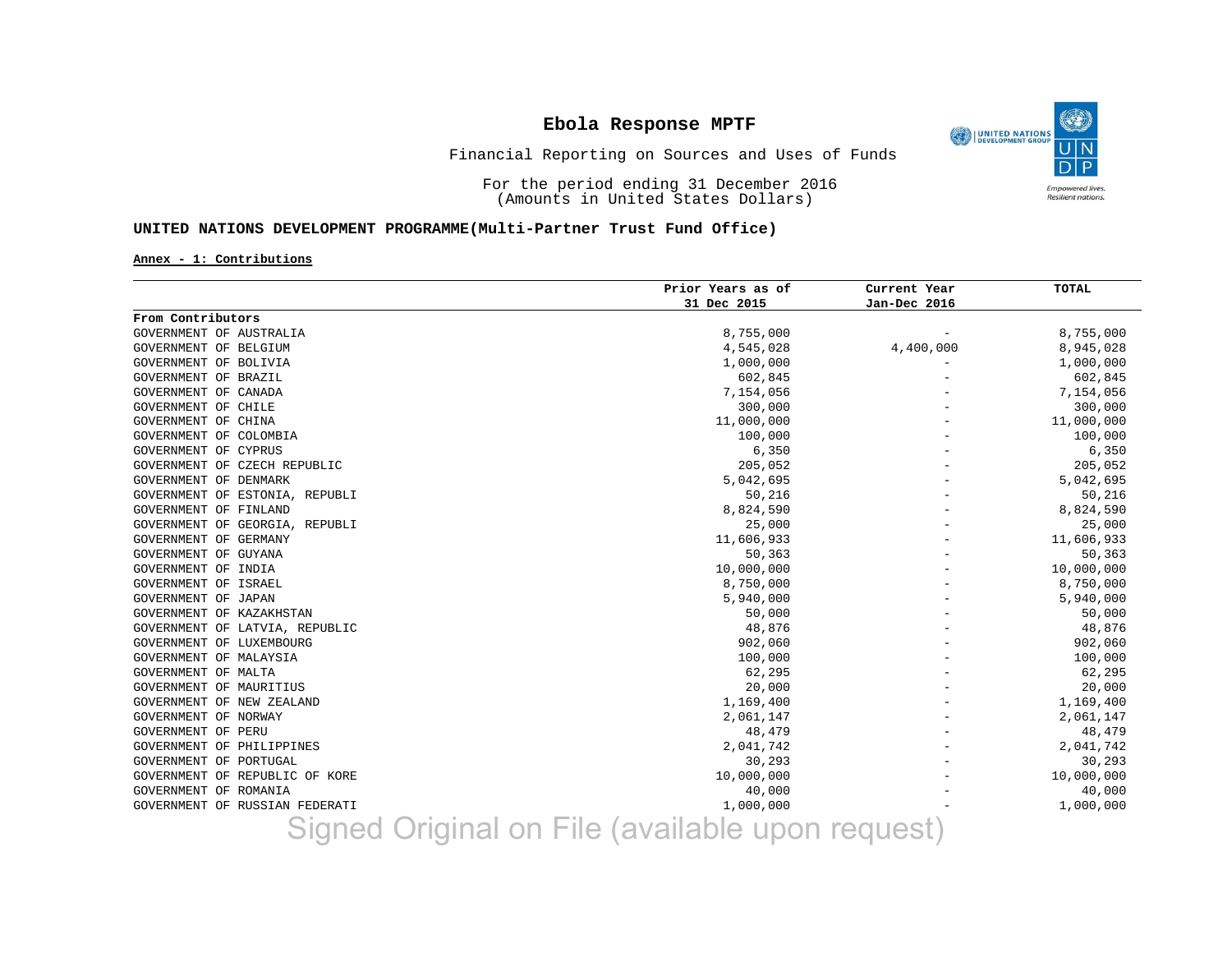# **Ebola Response MPTF** Financial Reporting on Sources and Uses of Funds



For the period ending 31 December 2016 (Amounts in United States Dollars)

### **UNITED NATIONS DEVELOPMENT PROGRAMME(Multi-Partner Trust Fund Office)**

| GOVERNMENT OF TOGO             | 1,581                    | -                        | 1,581         |
|--------------------------------|--------------------------|--------------------------|---------------|
| GOVERNMENT OF TURKEY           | $\overline{\phantom{0}}$ | 1,500,000                | 1,500,000     |
| GOVERNMENT OF UNITED KINGDOM   | 31,884,000               | -                        | 31,884,000    |
| GOVERNMENT OF VENEZUELA        | 5,000,000                |                          | 5,000,000     |
| Government of Montenegro       | 5,000                    |                          | 5,000         |
| HOLY SEE                       | 20,000                   | $\overline{\phantom{0}}$ | 20,000        |
| IRISH AID                      | 1,233,100                |                          | 1,233,100     |
| Non-profit Organization        | 20,000                   | $\overline{\phantom{0}}$ | 20,000        |
| PRIVATE SECTOR                 | 10,350                   | -                        | 10,350        |
| Royal Charity Org. Bahrain     | 1,000,000                | $\overline{\phantom{0}}$ | 1,000,000     |
| SWEDISH INT'L DEVELOPMENT COOP | 13, 217, 001             | -                        | 13, 217, 001  |
| SWISS AGY FOR DEVELOPMENT & CO | 4,927,079                |                          | 4,927,079     |
| UN Foundtn/UN Partnrshp Office | 130,000                  | 170,371                  | 300,371       |
| Volvo Group                    | 1,307,360                |                          | 1,307,360     |
| Total: Contributions           | 160, 287, 891            | 6,070,371                | 166, 358, 262 |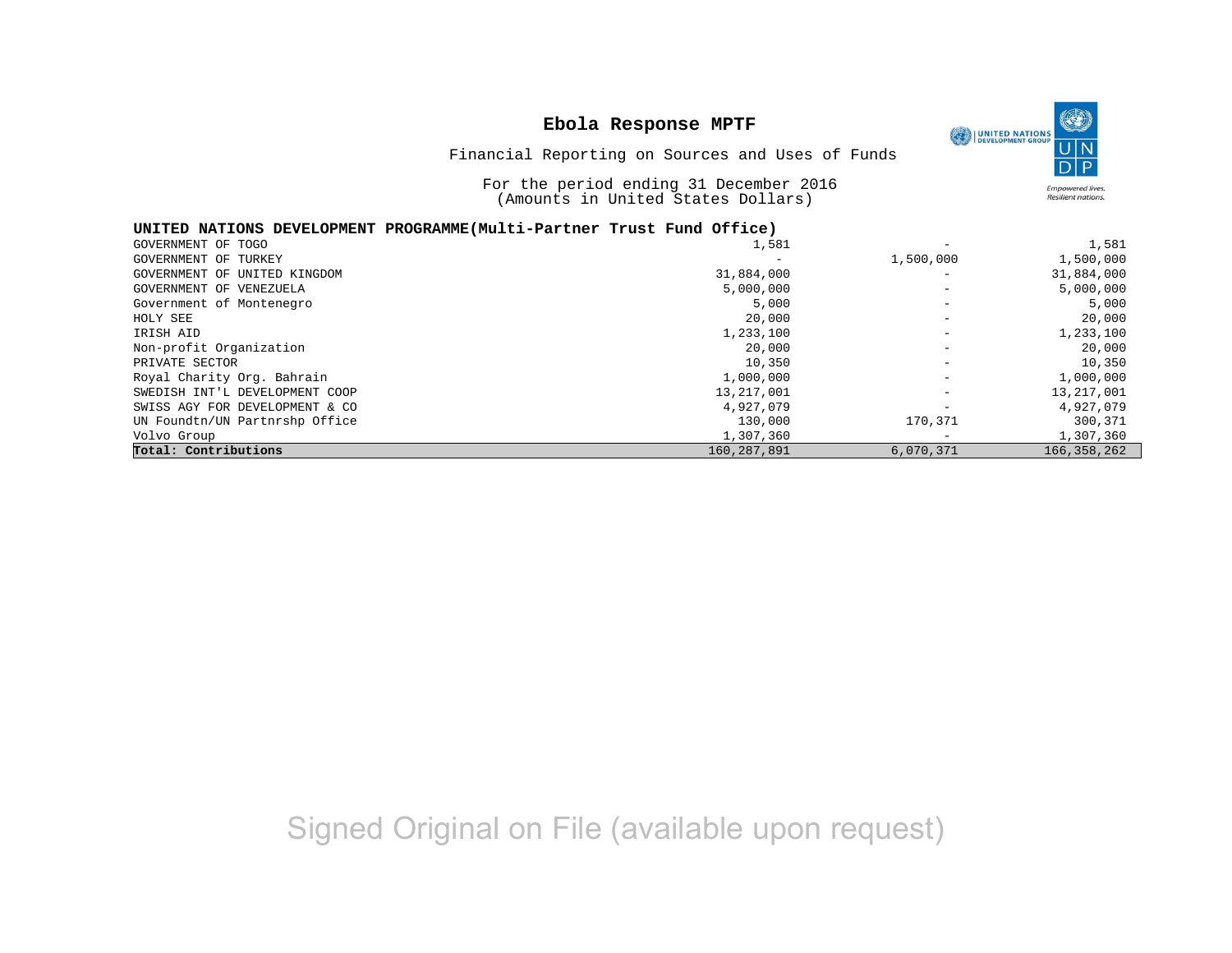

Financial Reporting on Sources and Uses of Funds

For the period ending 31 December 2016 (Amounts in United States Dollars)

### **UNITED NATIONS DEVELOPMENT PROGRAMME(Multi-Partner Trust Fund Office)**

**Annex - 2: Transfers**

|                                | Prior Years as of | Current Year             | TOTAL       |
|--------------------------------|-------------------|--------------------------|-------------|
|                                | 31 Dec 2015       | Jan-Dec 2016             |             |
| To Participating Organizations |                   |                          |             |
| ICAO                           | 1,000,000         | $\overline{\phantom{m}}$ | 1,000,000   |
| ILO                            | -                 | 284,620                  | 284,620     |
| UNAIDS                         | -                 | 165,850                  | 165,850     |
| UNDP                           | 28,179,870        | 2,739,695                | 30,919,565  |
| UNFPA                          | 6,470,929         | 2,169,858                | 8,640,787   |
| UNHABITAT                      | -                 | 246,100                  | 246,100     |
| UNICEF                         | 23, 126, 594      | 1,805,164                | 24,931,758  |
| UNMEER                         | 8,321,632         | $\qquad \qquad -$        | 8,321,632   |
| UNOPS                          | 4,501,490         | $\qquad \qquad -$        | 4,501,490   |
| UNWOMEN                        | 472,673           | $\overline{\phantom{m}}$ | 472,673     |
| WFP                            | 40,023,716        | 400,000                  | 40,423,716  |
| <b>WHO</b>                     | 37,062,045        | 2,559,720                | 39,621,765  |
| Total Transfers                | 149, 158, 949     | 10,371,007               | 159,529,956 |